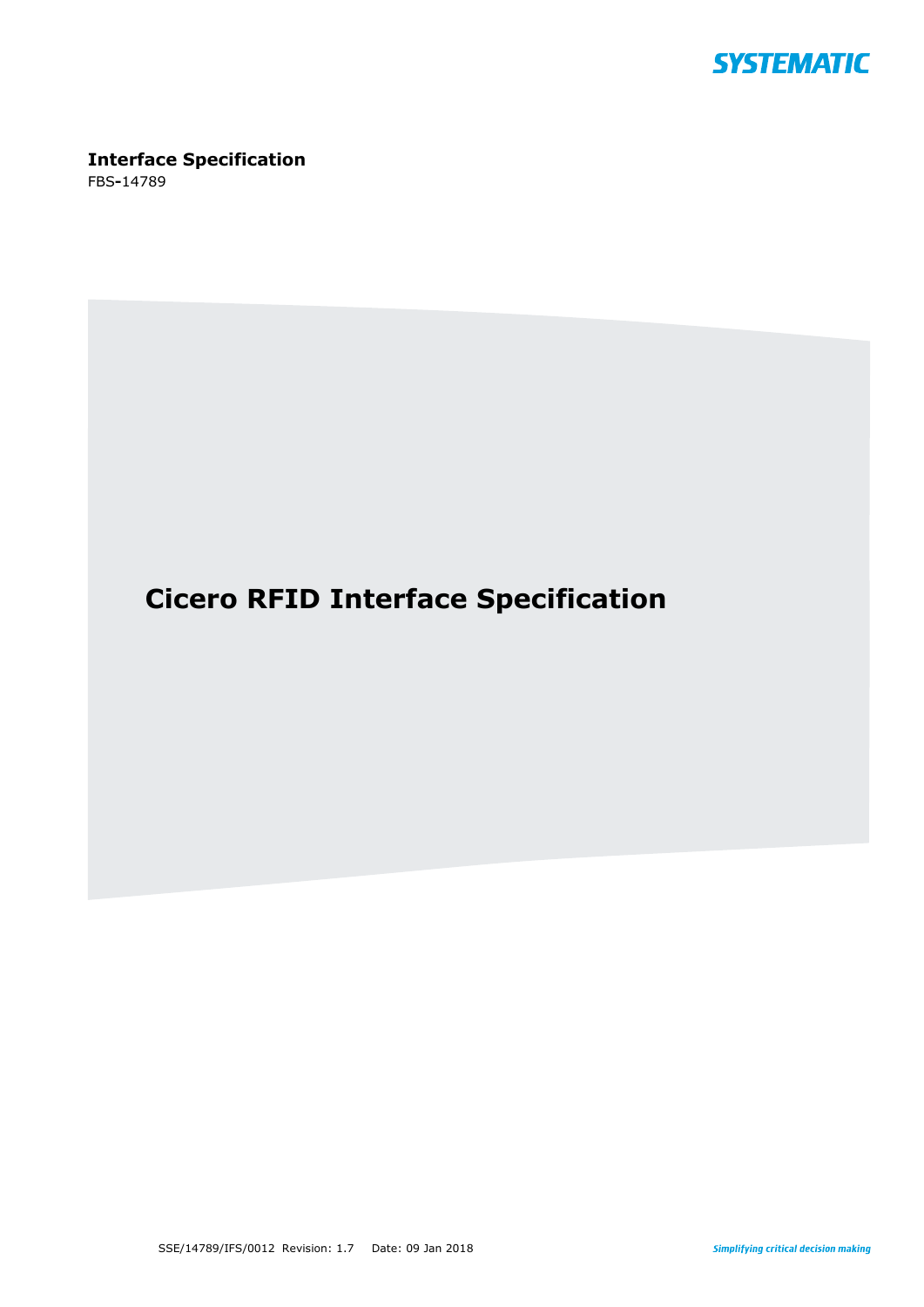

## **Interface Specification**

Project: 14789 - FBS Revision: Revision: 1.7 Date: 09 Jan 2018 Document: \$SSE/14789/IFS/0012

Copyright (c) 2018 by Systematic Group. It shall not be copied, reproduced, disclosed or otherwise made available to third party without previous consent from Systematic Group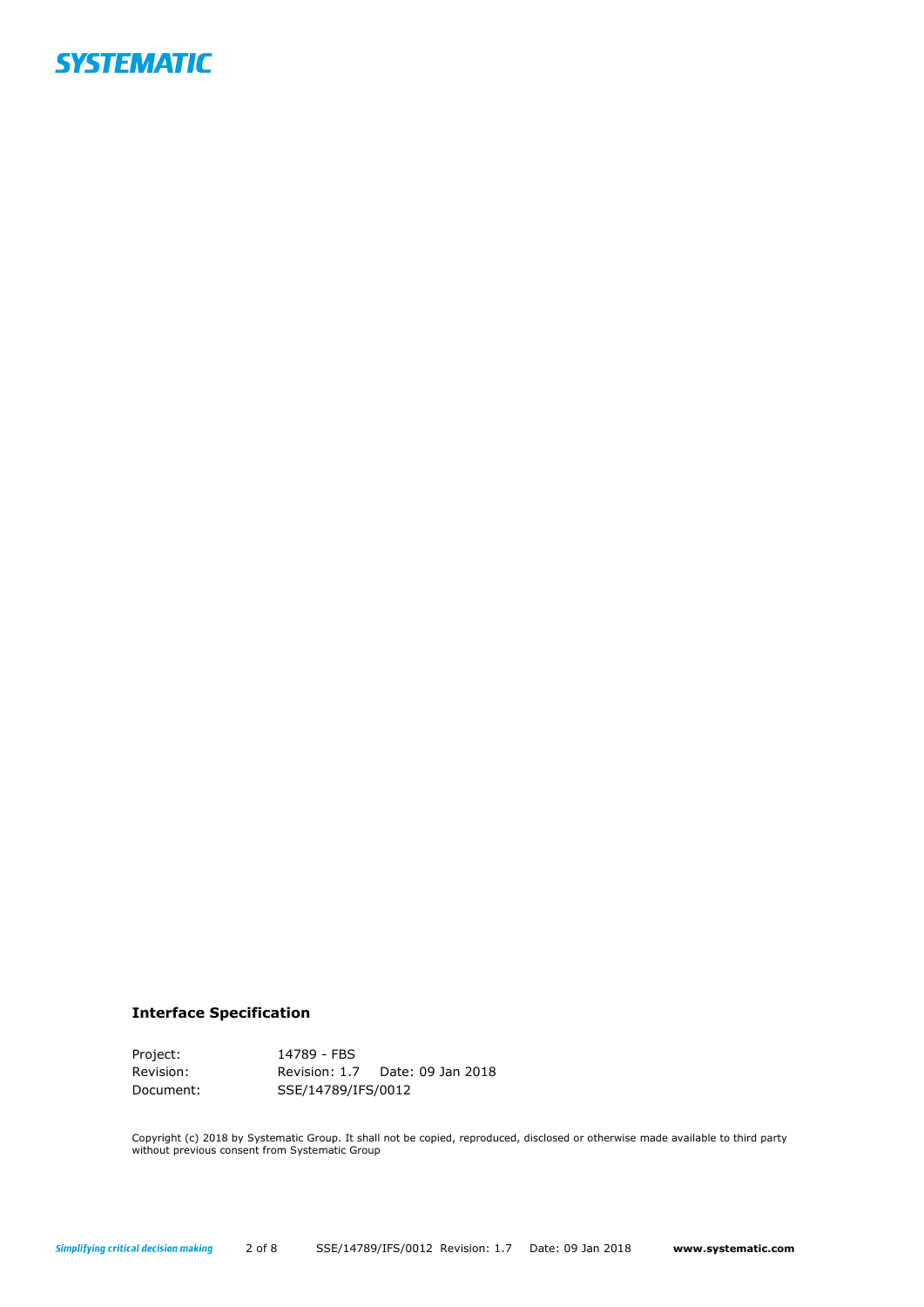

# **Table of Contents**

| $\mathbf{1}$            |                                                          |  |
|-------------------------|----------------------------------------------------------|--|
| 1.1                     |                                                          |  |
| $\overline{2}$          |                                                          |  |
| $\overline{\mathbf{3}}$ |                                                          |  |
| 3.1                     |                                                          |  |
| 3.2                     |                                                          |  |
| 3.3                     | Testing the connection to the RFID server application  5 |  |
| 4                       |                                                          |  |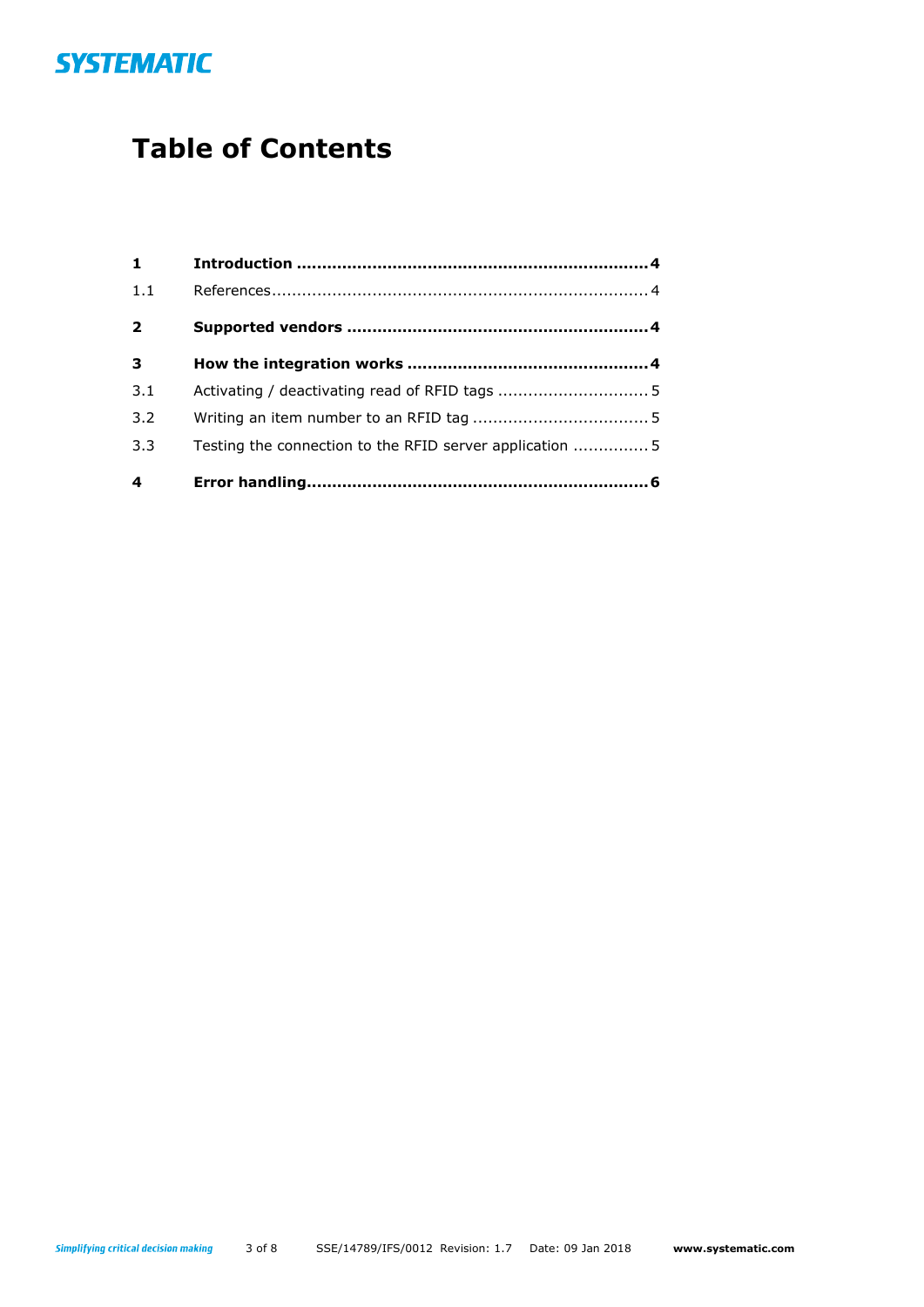

# <span id="page-3-0"></span>**1 Introduction**

This document describes how the Cicero LMS client interacts with RFID hardware.

The target group for this document is vendors of RFID equipment and employees at the library that would like to understand the technical details of how Cicero LMS interacts with the RFID hardware.

Background knowledge and technical details about RFID in general, for example how properties are assigned to an RFID tag and what properties are used in this context, is not in the scope of this document. The protocols used in the communication with the RFID server applications are also not in scope.

### <span id="page-3-1"></span>**1.1 References**

| Reference | Titel               | Link                                      |
|-----------|---------------------|-------------------------------------------|
| [USM0003] | Cicero brugermanual | Contact Systematic for the<br>` document. |

## <span id="page-3-2"></span>**2 Supported vendors**

Cicero supports integration with RFID hardware from three vendors:

| Vendor                 | <b>Supported RFID server version</b> |
|------------------------|--------------------------------------|
| <b>TAGVision</b>       | 4.1.3.6                              |
| <b>Lyngsoe Systems</b> | 1.1.4.1                              |
| <b>Bibliotheca</b>     | 1.3.10                               |
| P.V. Supa GoodStuff    | 1.21                                 |

# <span id="page-3-3"></span>**3 How the integration works**

Cicero does not interact directly with the RFID hardware, but interacts by TCP socket communication with an RFID server application installed on the client PC. The RFID server application is provided by the RFID hardware vendor and handles the communication with the hardware, which is a read-write unit and an antenna.

On the client PC an RFID driver and the RFID server application must be installed and the RFID hardware be connected to the client PC. Driver, RFID server application and configuration (including licensing) and the RFID hardware is provided by the RFID hardware vendor.

When all these components are in place, the Cicero LMS client must be configured to be able to communicate with the RFID server application. See [USM0003] for how to configure the connection to the RFID server application.

The interaction with the RFID server application is initiated from the Cicero LMS client in different scenarios:

- Activating / deactivating read of RFID tags.
- Writing an item number to an RFID tag.
- Testing the connection to the RFID server application.

It works in slightly different ways depending on RFID vendor as there is no standard protocol for the communication. For details about a protocol contact the vendor.

The user of the Cicero LMS client interacts with the RFID hardware in the mentioned scenarios. They are covered by the sections below.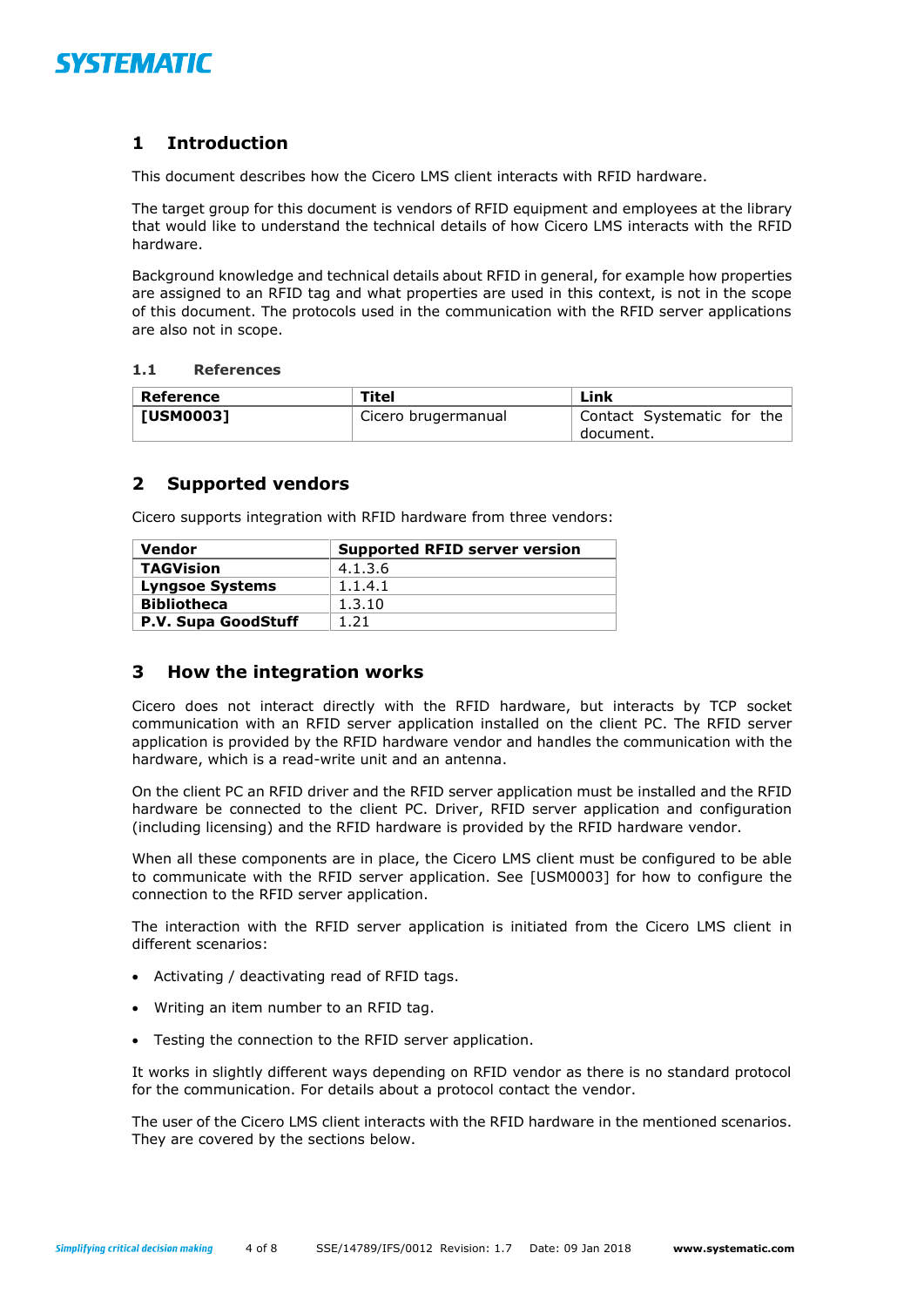

## <span id="page-4-0"></span>**3.1 Activating / deactivating read of RFID tags**

In the Cicero LMS client reading of the RFID tags is initiated by the user. Read commands for each material in range of the RFID hardware antenna are received from the RFID server application. Each read command holds an item number from an RFID tag and a completeness indicator. The item number is used to lookup a material and the Cicero LMS client sends a reply to the RFID server application for each received read command. The reply is used to activate or deactivate the security property of an RFID tag.

Cicero LMS supports reading from a set of materials. The completeness indicator tells whether all parts of a material are present in range of the antenna.

The table below shows in what areas it is possible to read from RFID tags, and what security action is taken:

| Area in Cicero LMS client | <b>Security property</b>                                                                        |
|---------------------------|-------------------------------------------------------------------------------------------------|
| <b>Checkin</b>            | Security is deactivated if the material is auto<br>loaned during checkin, otherwise security is |
|                           | activated.                                                                                      |
| <b>Checkin (offline)</b>  | Security is activated.                                                                          |
| <b>Checkout</b>           | Security is deactivated.                                                                        |
| <b>Checkout (offline)</b> | Security is deactivated.                                                                        |
| <b>Forward loan</b>       | Security is deactivated.                                                                        |
| <b>Booking fulfilment</b> | Security is deactivated.                                                                        |
| <b>Material receival</b>  | Security is activated.                                                                          |
| Interlibraryloan search   | Security is deactivated.                                                                        |

## <span id="page-4-1"></span>**3.2 Writing an item number to an RFID tag**

Writing an item number to an RFID tag is "programming" the RFID tag, for example a new RFID tag on a material.

The command takes two arguments, item number and item count, in the Bibliotheca and TAGVision protocols. In the Lyngsoe protocol the command takes only one argument, item number. The Lyngsoe server automatically detects the number of tags in range of the antenna and writes to them as a set.

In the Cicero LMS client "programming" of RFID tags is done from the material details area by clicking the "Skriv til RFID tag"/"Write to RFID tag" button. See [USM0003] for details about how to do this.

Activating and deactivating the security property of the RFID tag is also part of "programming" the tag. When programming an RFID tag the security property is assigned a value depending on the material state:

| <b>Material state</b> | <b>Security property</b>          |
|-----------------------|-----------------------------------|
| <b>Available</b>      | Security is activated.            |
| Lost                  |                                   |
| <b>Discarded</b>      | Security is Deactivated.          |
| <b>Otherwise</b>      | Security property is not changed. |

## <span id="page-4-2"></span>**3.3 Testing the connection to the RFID server application**

Testing the connection to the RFID server application is done as part of configuring the connection. For details about configuring the connection see [USM0003].

The various protocols support an initial command, which is send to the RFID server application. A specific command is expected in the reply and is interpreted as a successful connection test.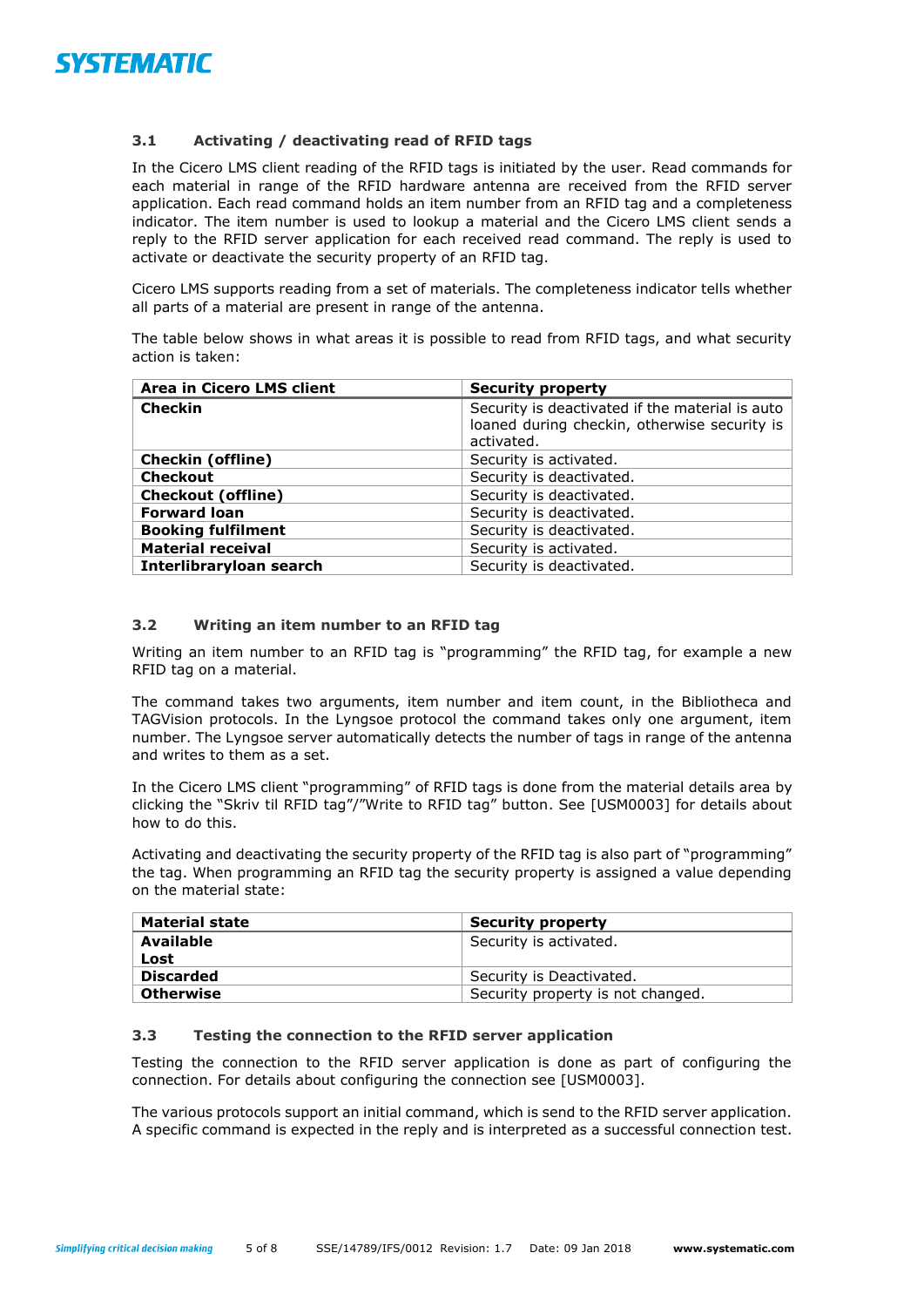# <span id="page-5-0"></span>**4 Error handling**

Error handling strategy "User/system expects result of invocation of data from external system" described in [SDD0003] applies.